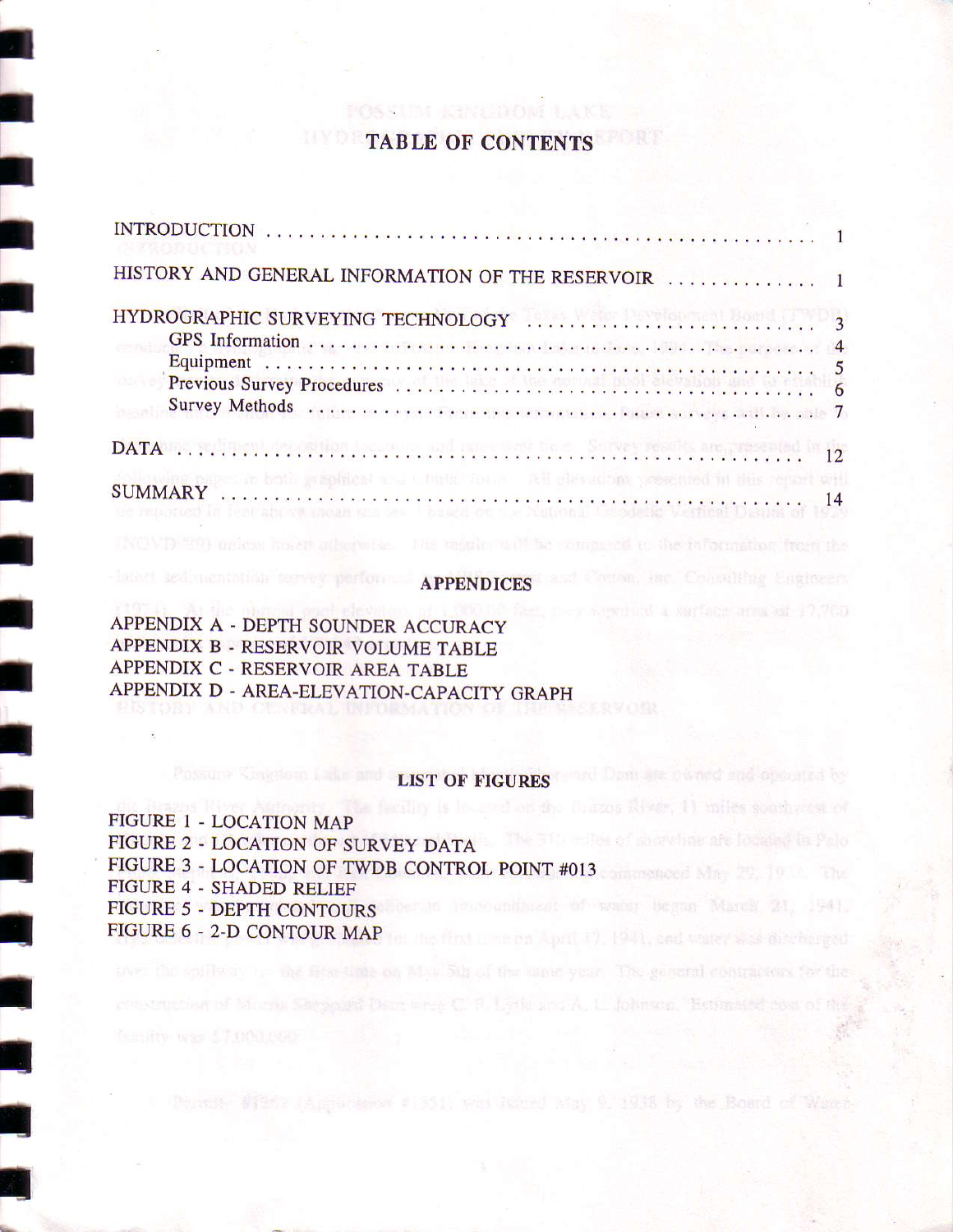## POSSUM KINGDOM LAKE HYDROGRAPHIC SURVEY REPORT

### **INTRODUCTION**

I

I

I

I

I

I

I

I

I

t

I

I

I

I

I

I

I

rl

Staff of the Hydrographic Survey Unit of the Texas Water Development Board (TWDB) conducted ahydrographic survey on Possum Kingdom Lake in June, 1994. The purpose of the survey was to determine the capacity of the lake at the normal pool elevation and to establish baseline information for future surveys. From this information, future surveys will be able to determine sediment deposition locations and rates over time. Survey results are presented in the following pages in both graphical and tabular form. All elevations presented in this report will be reported in feet above mean sea level based on the National Geodetic Vertical Datum of 1929 (NGVD '29) unless noted otherwise. The results will be compared to the information from the latest sedimentation survey performed by URS/Fonest and Cotton, Inc. Consulting Engineers  $(1974)$ . At the normal pool elevation of  $1,000.00$  feet, they reported a surface area of 17,700 acres and a capacity of 570,243 acre-feet.

#### HISTORY AND GENERAL INFORMATION OF THE RESERVOIR

Possum Kingdom Lake and associated Morris Sheppard Dam are owned and operated by the Brazos River Authority. The facility is located on the Brazos River, 11 miles southwest of Graford and l8 miles northwest of Mineral Wells. The 310 miles of shoreline are located in Palo Pinto, Stephens, Young and Jack Counties. Dam construction commenced May 29, 1938. The structure was completed and deliberate impoundment of water began March 21, 1941. Hydroelectric power was generated for the first time on April 17, 1941, and water was discharged over the spillway for the first time on May 5th of the same year. The general contractors for the construction of Morris Sheppard Dam were C. F. Lytle and A. L. Johnson. Estimated cost of the facility was \$?,000,000.

Permit #1262 (Application #1351) was issued May 9, 1938 by the Board of Water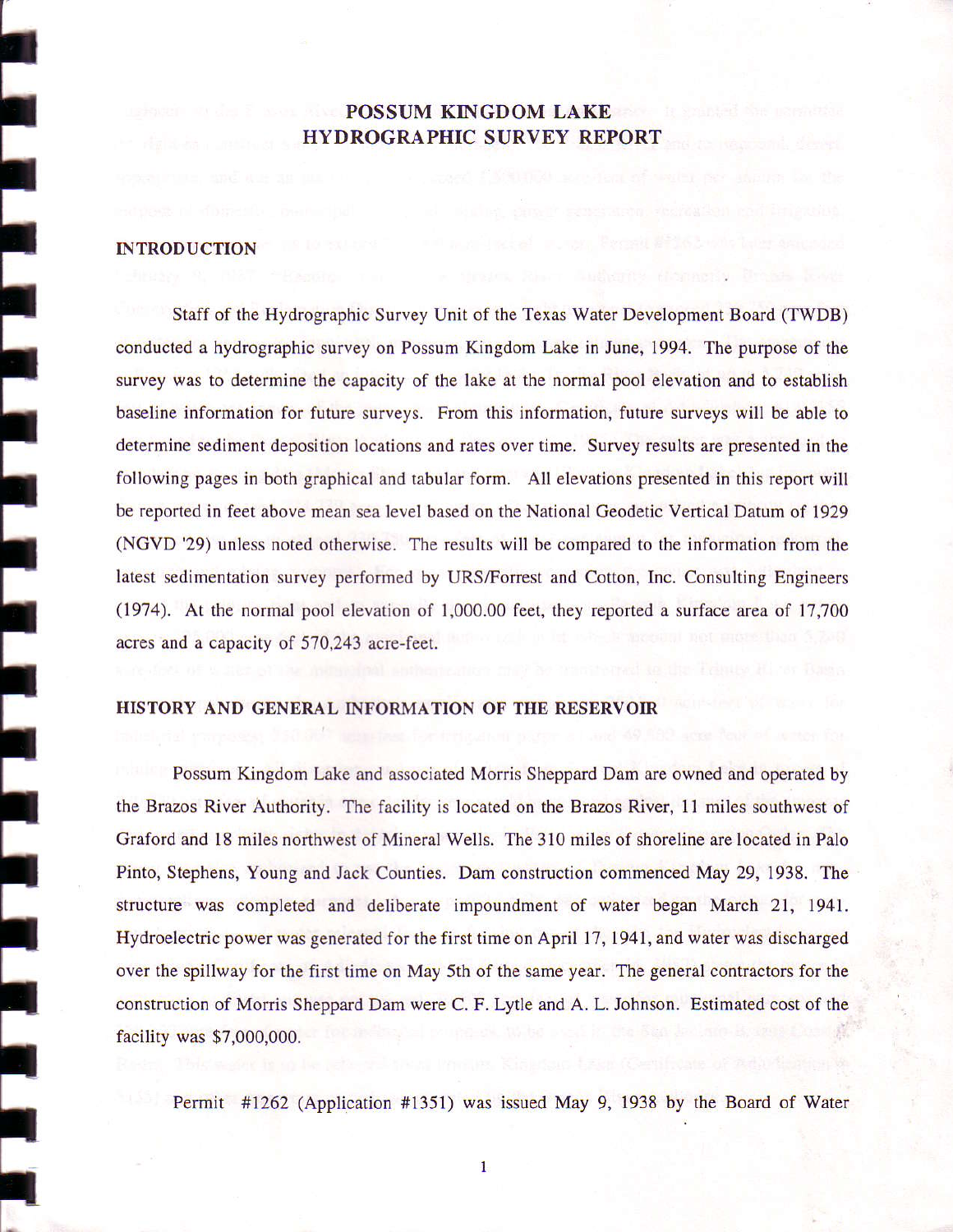Engineers to the Brazos River Conservation and Reclamation District. It granted the permittee the right to construct a dam in and across the bed of the Brazos River and to impound, divert, appropriate, and use an amount not to exceed 1,500,000 acre-feet of water per annum for the purpose of domestic, municipal, industrial, mining, power generation, recreation and irrigation. Storage capacity was not to exceed 750,000 acre-feet of water. Permit #1262 was later amended February 9, 1987. Records indicate the Brazos River Authority (formerly Brazos River Conservation and Reclamation District) had a priority right to use not to exceed 230,750 acre-feet of water per annum for municipal, industrial, irrigation and mining purposes. The amendment to Permit # 1262 authorized an interbasin transfer to the Trinity River Basin of up to 5,240 acrefeet of water per annum of the municipal authorization. Certificate of Adjudication #12-5155 was issued to the Brazos River Authority on December 17, 1987. The owner was authorized to maintain an existing dam (Morris Sheppard) and reservoir (Possum Kingdom Lake) and impound therein not to exceed 724,739 acre-feet of water. The owner was authorized a priority right to divert and use not to exceed 230,?50 acre-feet of water per annum for municipal, industrial, irrigation and mining purposes. For system operation purposes, the owner was authorized to exceed the priority right and to annually divert and use from Possum Kingdom Lake not to exceed 175,000 acre-feet of the municipal authorization of which amount not more than 5,240 acre-feet of water of the municipal authorization may be transferred to the Trinity River Basin for municipal use by the Authority's service area customers; 250,000 acre-feet of water for industrial purposes; 250,000 acre-feet for irrigation purposes and 49,800 acre-feet of water for mining purposes. All diversions and use of waters from Possum Kingdom Lake in excess of 230,750 acre-feet of water in one calendar year would be charged against the sum of the amounts designated as priority rights in the other reservoirs included in the System Operation Order. The owner was also authorized to use the impounded waters of Possum Kingdom Lake for nonconsumptive recreation purposes. A non-priority right was authorized to the owner for nonconsumptive use of water released from or flowing out of the lake for Hydroelectric power generation. Certificate of Adjudication #5167 (issued December 14, 1987) states the owner is authorized to divert and use not exceed, 30,000 acre-feet of water for municipal purposes and 170,000 acre-feet of water for industrial purposes, to be used in the San Jacinto-Brazos Coastal Basin. This water is to be released from Possum Kingdom Lake (Certificate of Adjudication # 5155) and other reservoirs owned and operated by the Brazos River Authority.

I

t

I|

I

I

I

I

I

I

I I

I I

 t

l|

t

l|

l|

I

I|

l|

 $\overline{2}$